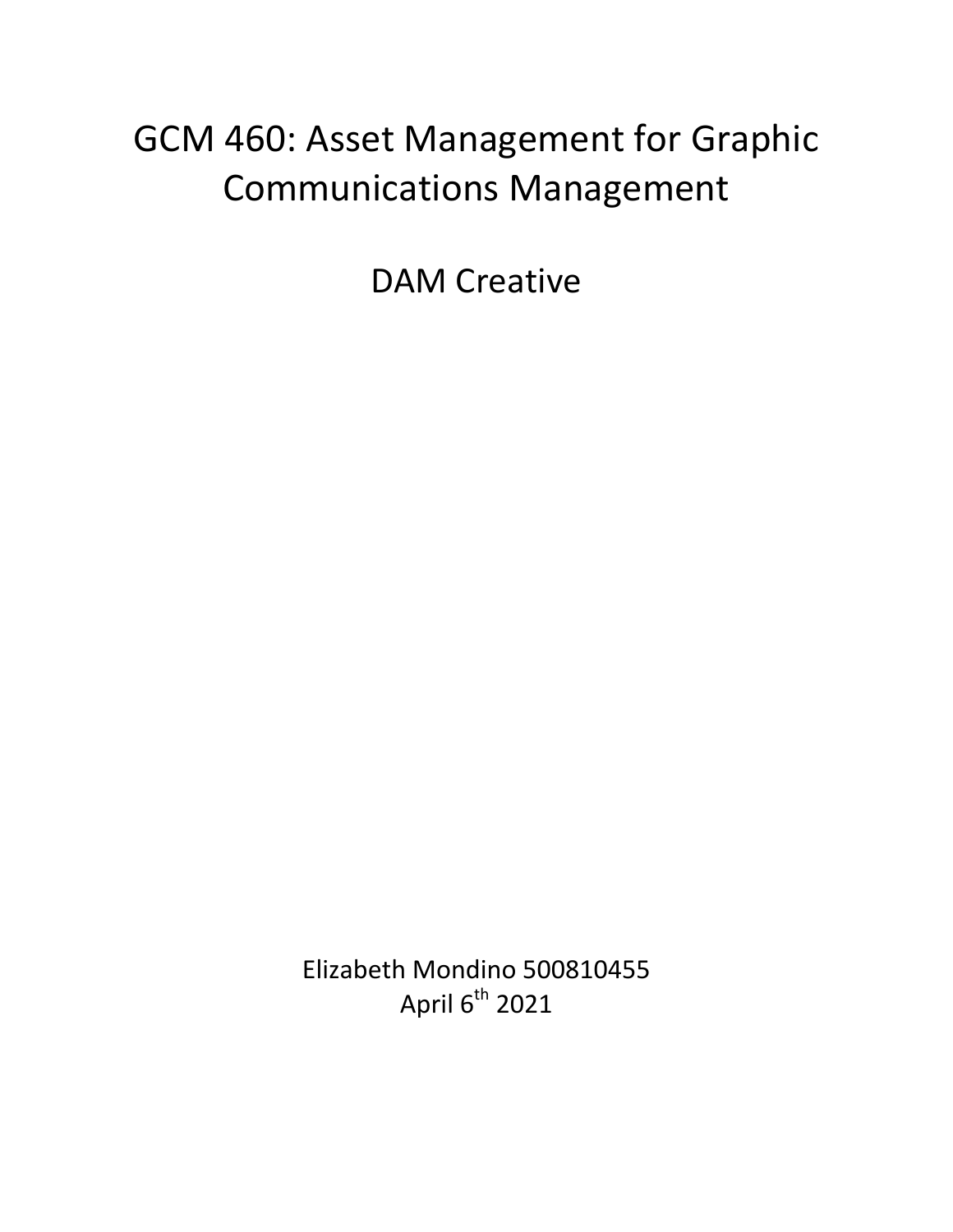# **DAM 101 Study Guide**

**Instructions**

This two player game tests your knowledge about basic Digital Asset Management information. Each player begins at the starting line, rolls the dice and answers a DAM trivia question found on the DAM 101 flash cards. If the player answers correctly, they advance x amount of spaces based on the number rolled, if answered incorrectly they retreat. The first person who reaches the middle circle wins, and is crowned the DAM expert! Let the games begin.

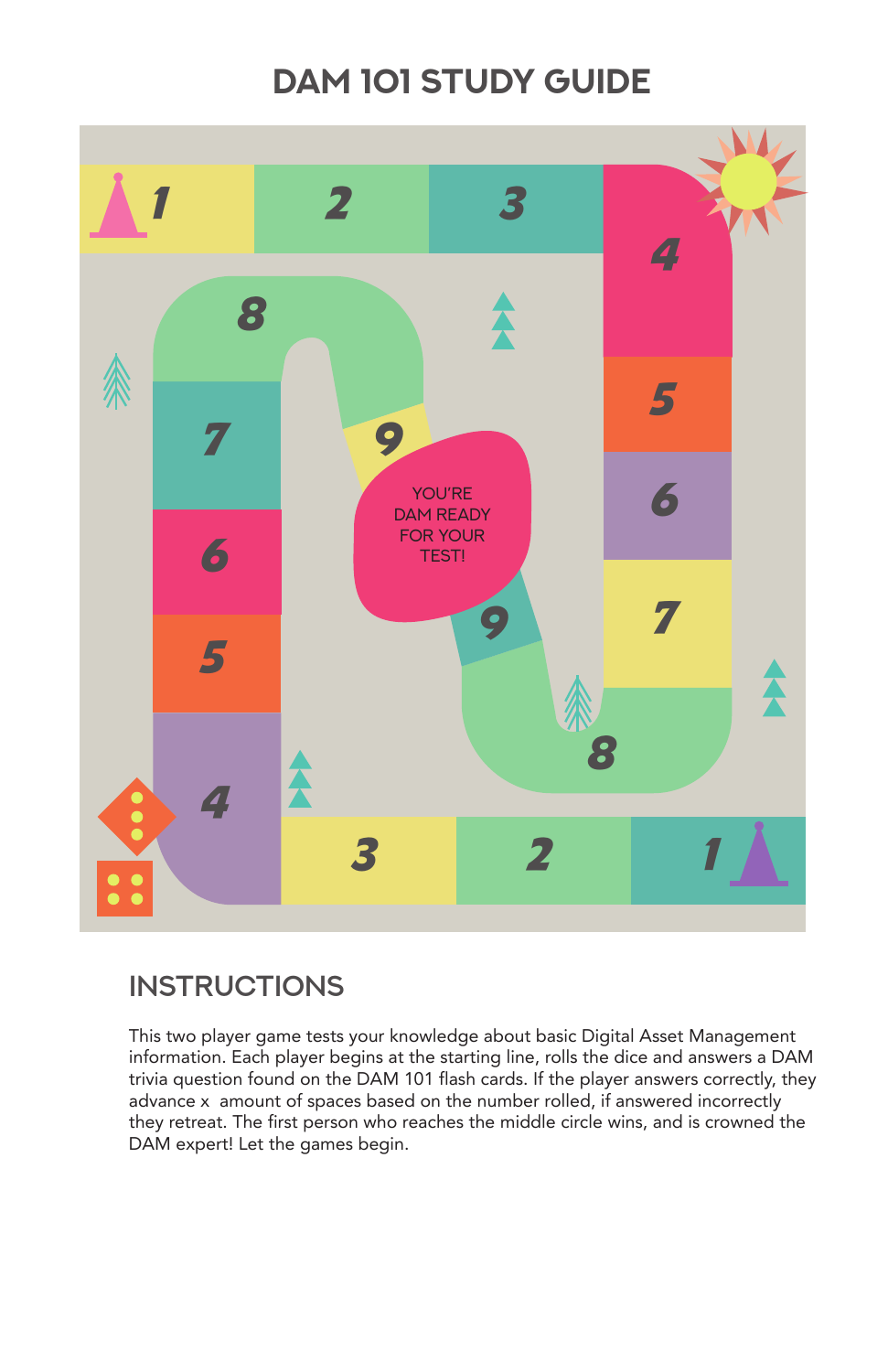## **questions answers**

WHAT IS DIGITAL ASSET Management? How does IT WORK?

-the tracking, accessing, describing, storing, and overall organizing of digital media/assets -offers a search engine to locate/identify assets

#### WHAT IS AN ASSET? WHAT IS CONTENT?

WHAT ARE THE 5 components of the DAM Hardware?

- 2. Storage Requirements
- 3 .Backup
- 4. NETWORK
- 5. PROTECTION

WHAT ARE 5 **IMPORTANT** components of the DAM SOFTWARE

1. DATABASE SOFTWARE

An asset is digital media, "the items or property owned or controlled by an individual or business that have commercial or exchange value" content are the items the individual or business owns (images, documents, audio) -assets are found within content

### WHAT ARE THE 5 WAYS TO ensure your DAM is successful?

1. Server

- 2. Backup and Recovery
- 3. Web Server
- 4. Software Firewall
- 5. MIS for usage tracking

1.discuss the entire DAM project with YOUR CLIENT FIRST 2.select the best DAM tools 3.determine if you have the internal skills to achieve solution or if you need to outsource 4.adapt the DAM system to meet customer's requirements 5.be cautious with your DAM planning

## DAM 101 Flash Cards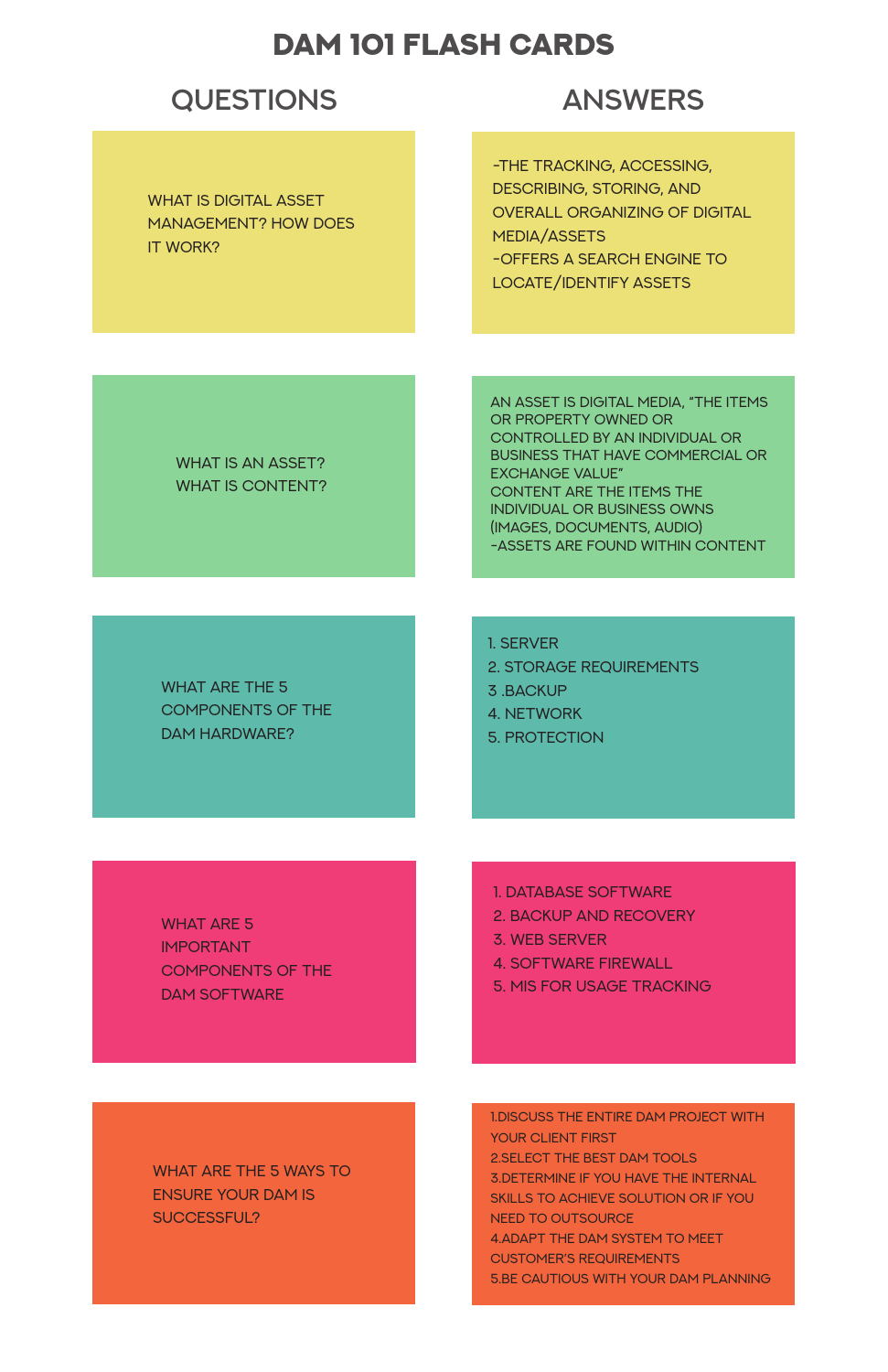## **questions answers**

WHAT IS METADATA?

-Metadata is data about data/ DATA THAT DEFINES INFORMATION that describes other data -metadata used within the DAM to organize and access assets

DESCRIBE THE 3 CATEGORIES OF **METADATA** 

-Descriptive: describes item for identification and discovery purposes -Structural: defines how compound objects are put **TOGETHER** -Administrative: helps manage asset (rights management and preservation metadata)

WHAT ARE THE 3 TYPES of asset management PROVIDERS?

1. Software Providers 2. Application Service Providers 3. Open Source DAM

WHAT ARE **SOFTWARE** PROVIDERS? -Software Providers develop asset management applications, simple or complex, that live onsite at the user location that are sold to users who then own the

license to the solution

#### WHAT ARE APPLICATION SERVICE PROVIDERS?

-Application Service Providers offer asset management SERVICES OVER A NETWORK OR THE Internet, that can be customized and integrated with other solutions, to customers

### DAM 101 Flash Cards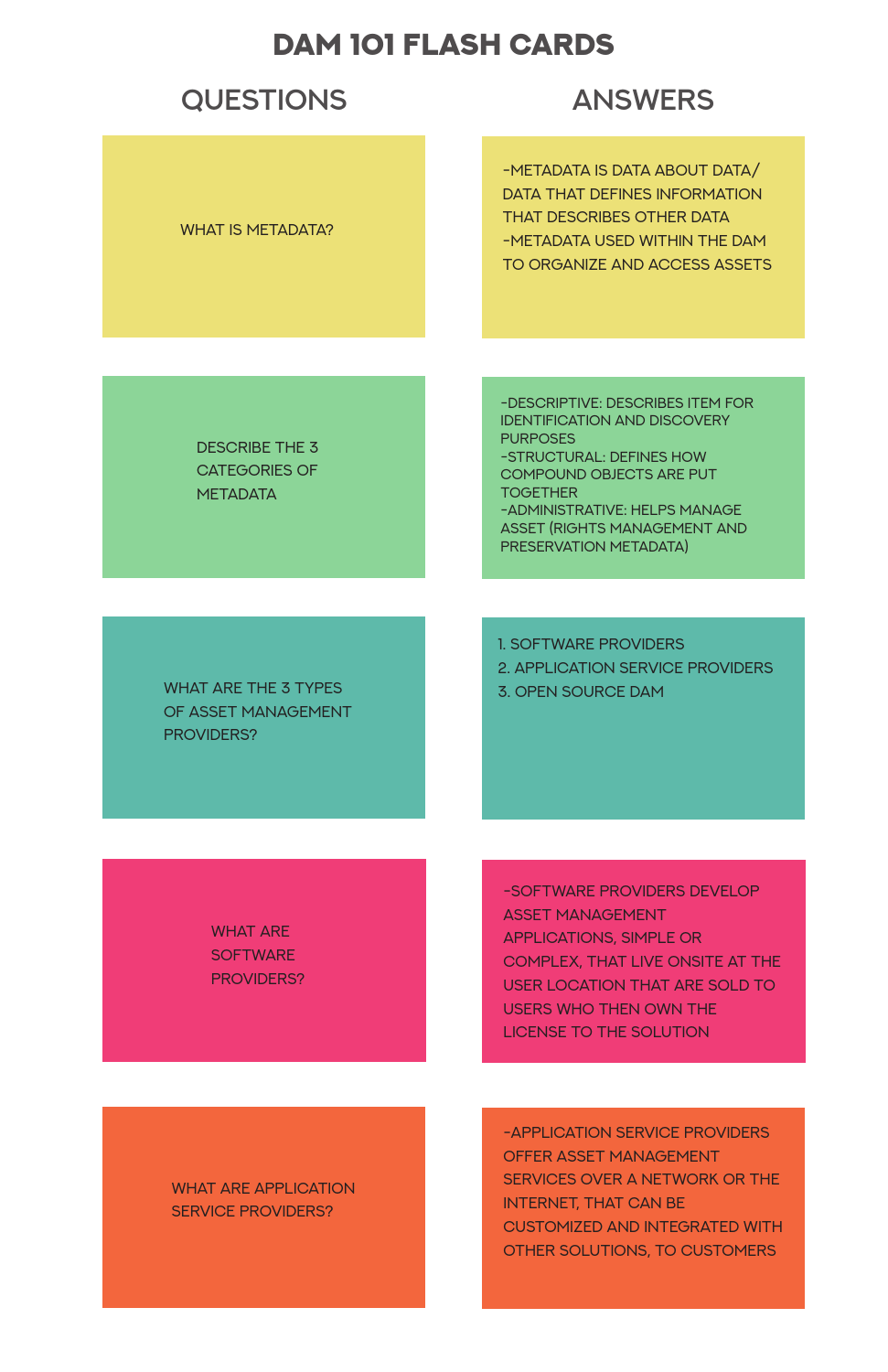WHY IS METADATA relevant to a DAM system?

Why is a DAM system **BENEFICIAL?** 

-this is the data that transforms content into an asset that can be organized and identified (Northplains, 2019)

-DAM systems improve efficiency, ensure that all assets are searchable and avoid duplicates (SITECORE, N.D)

WHAT ARE THE MOST common digital ASSETS?

> -A SECURE LOCATION TO STORE, ORGANIZE and retrieve files known as assets (Regli, 2021)

1. Images 2. VIDEOS 2. Audio Files 3. PDf Files 5. Documents

### WHAT ARE BASIC DAM system library SERVICES?

## **questions answers**

WHAT ARE OPEN SOURCE DAMS?

-Open Source DAMs are DAMs created by online communities that are free of licensing fees and can be hosted by a third-party system

## DAM 101 Flash Cards